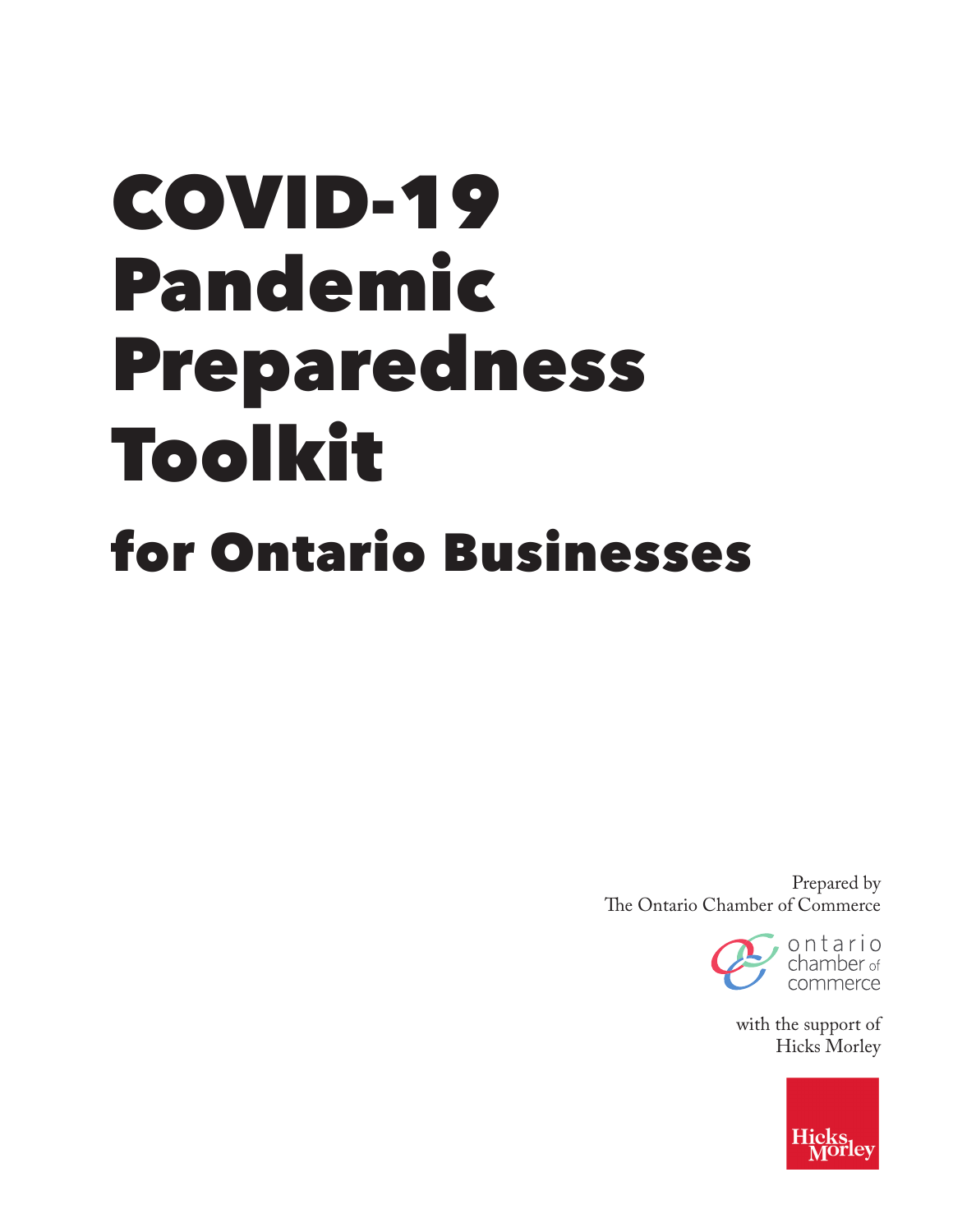# **OVERVIEW**

The health, safety and well-being of our staff, members and community are of the utmost importance to us.

The coronavirus disease (COVID-19), previously known as the 2019 novel coronavirus, is a pandemic that already has or will imminently disrupt the operations of employers, the health care system, and public institutions. It is critical that businesses are equipped with the knowledge, skills, and resources needed to respond to protect public health and ensure the continued essential operations of their organizations.

Businesses need to be prepared for any human-resources or operational-related disruptions. It is important for organizations to consider whether and how some aspects of their operations can be continued remotely. While some companies have opted to have their staff work from home, working virtually is essential if quarantines and self-isolation are required. It is equally important to anticipate staff absences for periods of about two weeks at the height of a severe pandemic wave, and lower levels of staff absence for a few weeks either side of the peak.

The guidelines and resources contained in this toolkit have been prepared to help businesses plan for and adapt to the disruption of COVID-19 and any future influenza pandemics.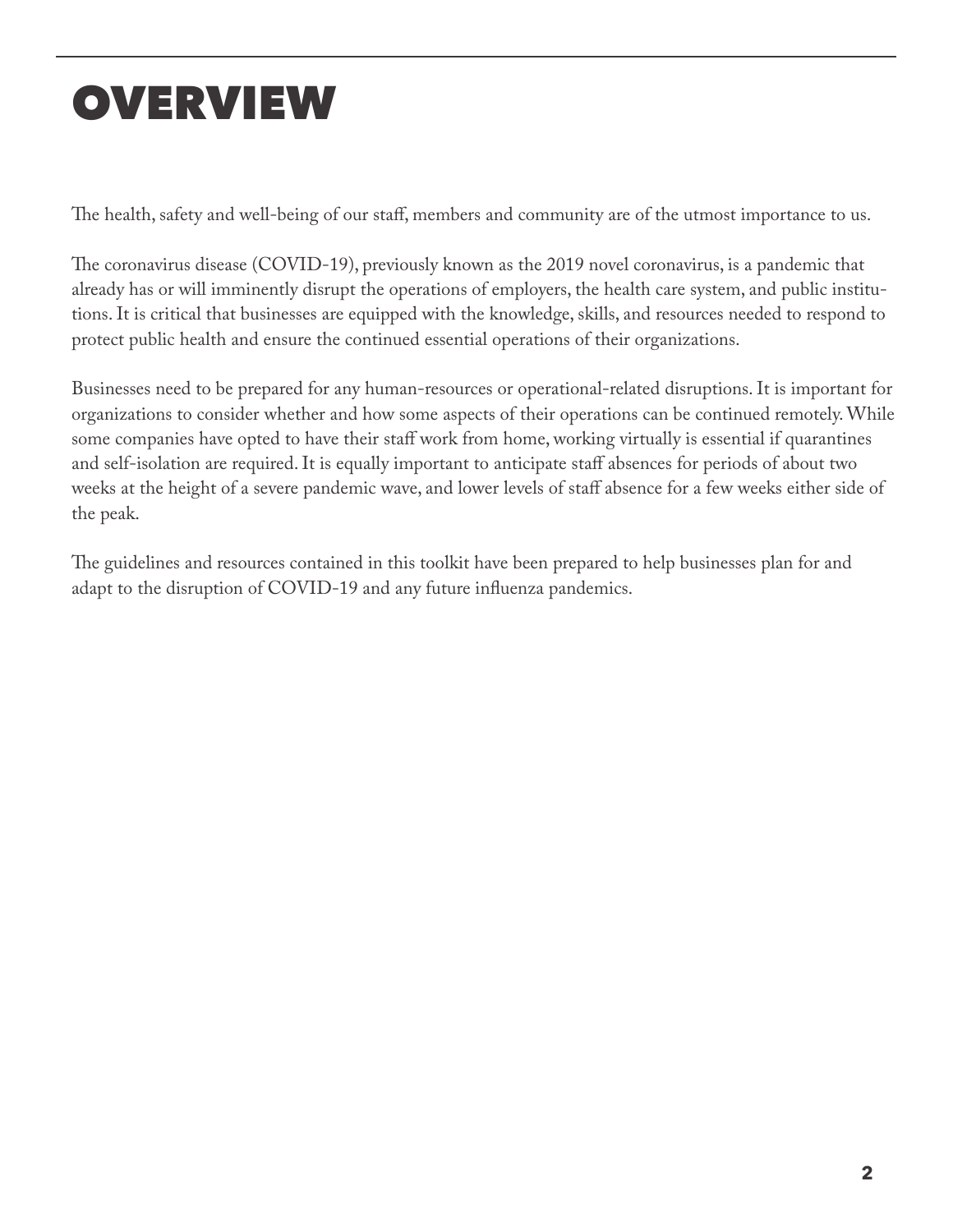# PROTECTING YOURSELF AGAINST COVID-19

The first consideration of any preparedness plan must be your own health. The coronavirus is spread through direct contact with the secretions from an infected person; either through sneezing, coughing or by touching an object that has been contaminated. It is not certain how long the virus that causes COVID-19 survives on surfaces. However, according to the Centers of Disease Control and Prevention the virus may remain viable for hours to days on surfaces made from a variety of materials.

Currently, there is no vaccine available to protect against the COVID-19.

The [Ontario Ministry of Health](https://www.ontario.ca/page/2019-novel-coronavirus) is asking the public to first contact Telehealth Ontario at 1-866-797-0000 or your [local public health unit](http://www.health.gov.on.ca/en/common/system/services/phu/locations.aspx) if you are experiencing symptoms. They are also asking employers not to send their employees to the emergency room as a first response and not to visit an assessment centre unless you have symptoms. Do not call 911 unless it is an emergency.

To lower your risk of infection, take the following precautions:

| Wash your hands with soap<br>and water regularly and for<br>at least 20 seconds at a time. | Use alcohol-based hand san-<br>itizers if you are not able to<br>wash your hands.                                                                              | Avoid touching your face,<br>specifically your eyes, nose,<br>and mouth.                                                                                                                          |
|--------------------------------------------------------------------------------------------|----------------------------------------------------------------------------------------------------------------------------------------------------------------|---------------------------------------------------------------------------------------------------------------------------------------------------------------------------------------------------|
| <b>Clean and disinfect fre-</b><br>quently touched objects and<br>surfaces.                | <b>Avoid shaking hands.</b>                                                                                                                                    | <b>Practice 'social distancing',</b><br>including maintaining at<br>least 2 metres (or 6 feet)<br>distance between yourself<br>and others.                                                        |
| <b>Avoid contact with people</b><br>who are sick.                                          | If possible, cough or sneeze<br>into a disposable tissue and<br>discard. Use your elbow<br>only if necessary. Follow<br>with thoroughly washing<br>your hands. | Stay at home if you are feel-<br>ing unwell; this includes not<br>only your place of business<br>but also public places such<br>as stores, restaurants and<br>bars, or other gathering<br>places. |
| Get enough rest, exercise<br>regularly, and eat a bal-<br>anced diet.                      | Keep your stress levels in<br>check.                                                                                                                           | Get an annual flu vaccine.                                                                                                                                                                        |

The situation is evolving rapidly. Regularly review direction and updates from the <u>Ministry of Health</u> and [Health Canada.](https://www.canada.ca/en/public-health/services/diseases/2019-novel-coronavirus-infection/canadas-reponse/government-canada-takes-action-covid-19.html)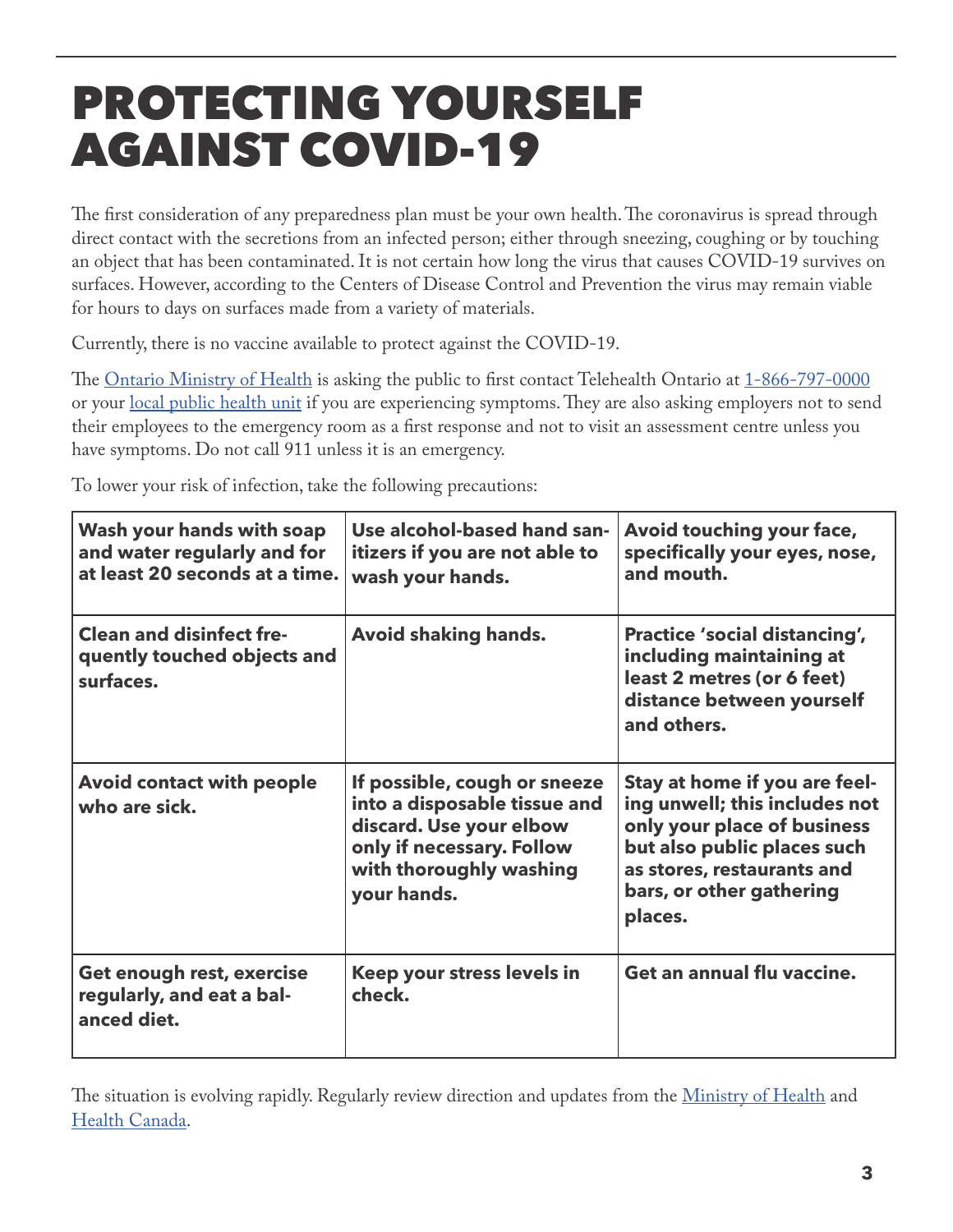# POSSIBLE IMPACTS ON YOUR BUSINESSES

A pandemic may have several impacts on your business, for example:

- Customer orders may be cancelled or cannot be filled.
- Supplies of materials needed for ongoing business activity may be disrupted. Further problems can be expected if goods are imported by air or land over international borders.
- The availability of services from sub-contractors may be affected (this may affect maintenance of key equipment).

• Demand for business services may be affected – demand for some services may increase (e.g. internet access, anything health-related); while demand for others may fall (e.g. tourism, cultural events, marketing and promotion).

• Public meetings and gatherings may be cancelled by authorities or organizers due to concerns about the spread of the virus and/or anticipated low attendance. For example, Ottawa health officials are now asking for events of all sizes to be cancelled.

• Governments may order the mandatory closure of certain establishments and workplaces to contain the spread of COVID-19.

Sectors that depend on heavy foot traffic – retail, leisure, gaming, lodging, and restaurant industries could especially take a hit as a result of the COVID-19 pandemic. Small businesses and other sectors such as mining or manufacturing face unique challenges as they cannot all work from home. People are being advised to avoid unnecessary travel and densely populated public areas and any place where people congregate in confined spaces. Consumers are likely to cut down on travel and leisure related expenditures, including transportation, hotels, cruises, entertainment, and visits to public venues.

For companies that are particularly concerned about supply chain disruption, EDC has released a [webi](http://www.edc.ca/en/events/webinar/managing-impact-on-global-supply-chains.html?utm_source=eloqua&utm_medium=edc-email&utm_campaign=ac-kbs_coronavirus2020&utm_content=link_invite1a_mar-20_e)[nar on managing the impact of the pandemic](http://www.edc.ca/en/events/webinar/managing-impact-on-global-supply-chains.html?utm_source=eloqua&utm_medium=edc-email&utm_campaign=ac-kbs_coronavirus2020&utm_content=link_invite1a_mar-20_e) on global supply chains.

All businesses are likely to be concerned about the immediate financial impacts of a pandemic. Some options to consider as you adapt to a period of disruption include:

- Review and understand your business interruption insurance.
- Audit payable and receivable transactions.
- Reconsider capital investment plans.
- Assess your variable costs to determine where they could be lowered or eliminated, or converted to fixed costs.
- Consider alternative financing options.
- Consider alternative revenue streams.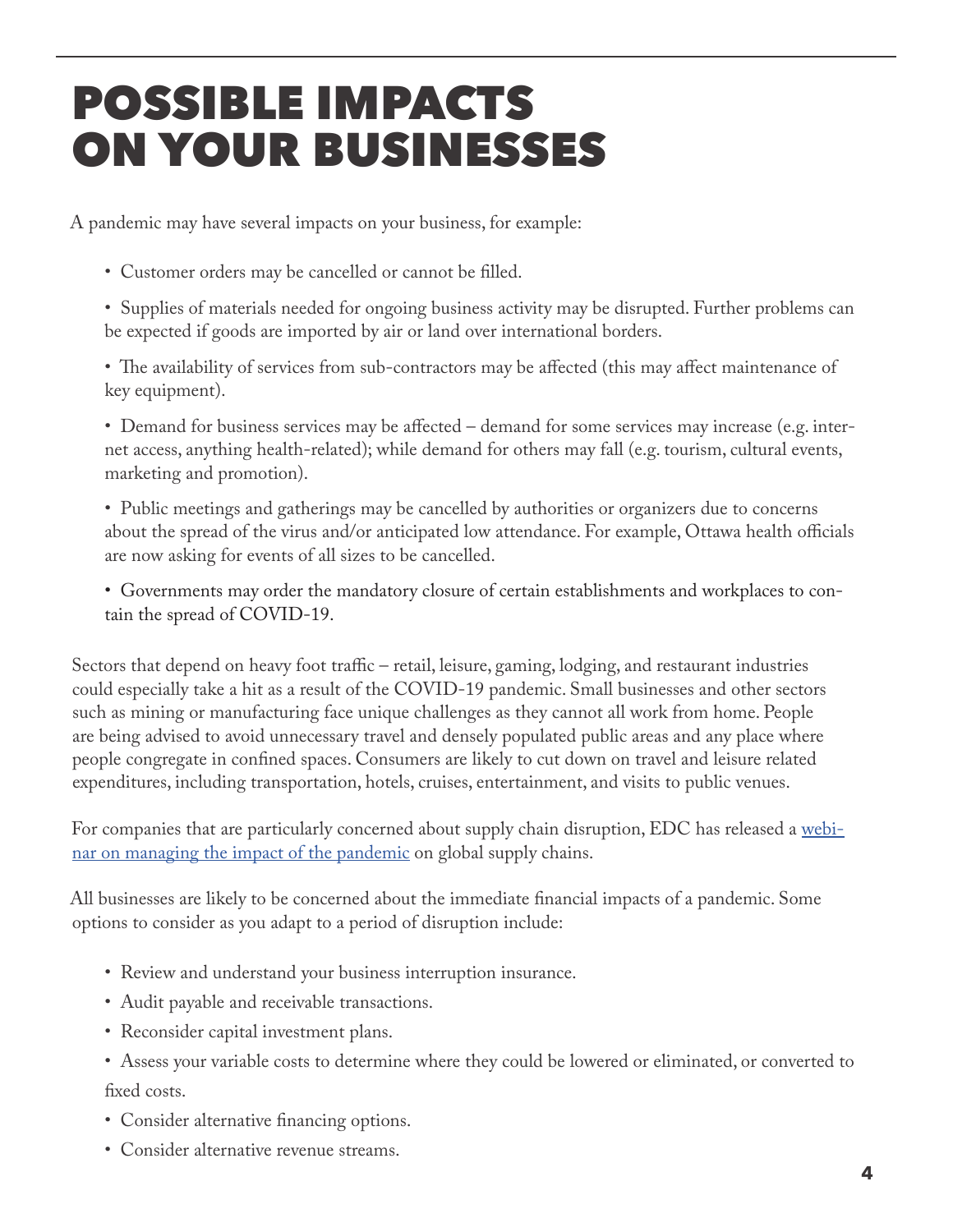### **Work from home**

Due to public health directives, many companies (that can) have chosen to work virtually allowing their employees to work from home, closing their offices to outside visitors or suspending all in-person contact until the public health risk reduces.

# **Staff absences**

One of the most significant impact on your business is likely to be staff absences.

During an outbreak or pandemic, staff absences can be expected for many reasons, including:

- Personal illness/incapacity or heightened vulnerability to the coronavirus due to an underlying condition.
- Government-directed requirement to prevent the spread of the virus, self-isolate or quarantine.
- Staying at home to care for ill family members.

• Looking after school-aged children in the event school is closed. For example, the Government of Ontario issued a [Ministerial Order](https://news.ontario.ca/opo/en/2020/3/title.html) to close all publicly funded schools in Ontario for two weeks following March break, in response to the emergence in Ontario of COVID-19, which has since been extended. This means that Ontario schools were ordered to remain closed from March 14 through to April 5, 2020 and beyond.

• People may simply feel safer at home, particularly if their job requires a commute on public transit or regular contact with the public.

Businesses should consider the applicable legislation and their policies regarding paid and unpaid leave of absences and determine which absences would be covered and whether any changes need to be made on an interim basis during an outbreak. However, several companies have gone above and beyond legislative requirements to help support their employees, continue business operations, and safeguard public health.

Governments response to the situation is rapidly evolving and it is important for employers to keep up to date. The Government of Ontario has recently amended the *[Ontario Employment Standards Act, 2000](https://www.ontario.ca/document/your-guide-employment-standards-act-0)* ("ESA") to provide an additional job-protected, unpaid leave of absence (Infectious Disease Emergency Leave) if an employee will not be performing the duties of his or her position because of various reasons related to a designated infectious disease. Those reasons include:

1. that the employee is under medical investigation, supervision or treatment;

2. that the employee is subject to an order of a medical officer of health or a court under the Health Protection and Promotion Act;

3. that the employee is in quarantine or isolation undertaken because of information or direction of a public health official, qualified health practitioner, Teleheath Ontario, the governments of Ontario or Canada, a municipal council or a board of health;

4. that an employer directs the employee to stay at home because of concerns that the employee might expose others in the workplace to the designated infectious disease;

5. that the employee is providing care to a specified individual; or

6. that the employee is affected by travel restrictions preventing them the employee from returning to Ontario.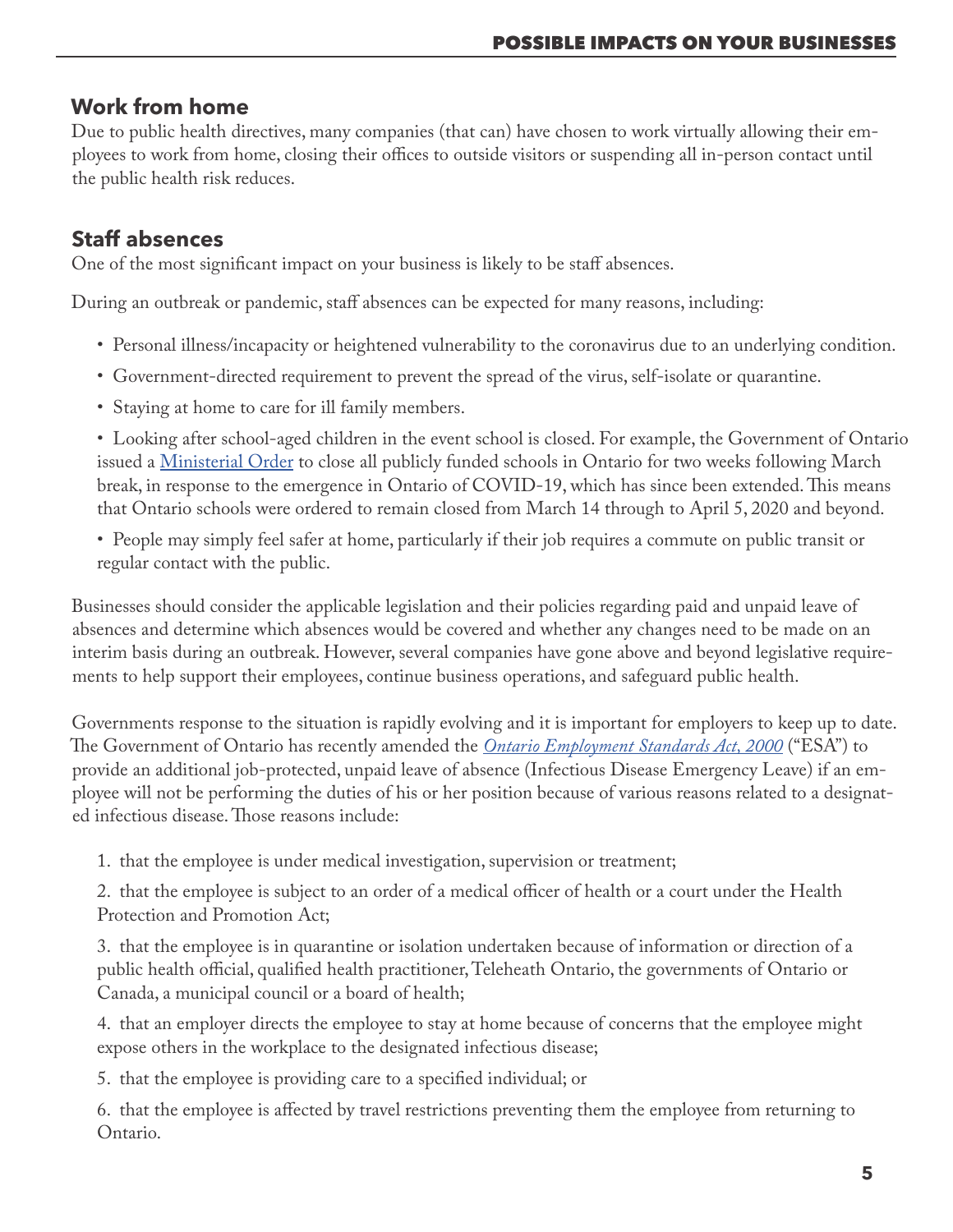The ESA also contains a number of existing leave provisions that could apply in a pandemic situation. Once an employee has worked for an employer for at least two consecutive weeks, the ESA provides for three days of unpaid leave each calendar year due to personal illness, injury or medical emergency.

Employees may also be entitled to use family responsibility leave days for absences relating to a pandemic situation. Once an employee has worked for an employer for at least two consecutive weeks, the employee has the right to take up to three days of unpaid leave each calendar year because of an illness, injury, medical emergency or urgent matter relating to a close relative (there is a list of relatives covered in the ESA).

In addition to the more common leaves of absence (such as sick leave or family responsibility leave which may be applicable during a pandemic,) the ESA also provides for job protected leaves of absence for employees in urgent circumstances. That is, an employee may be entitled to leave work where the provincial government declares an "emergency" under the *Emergency Management and Civil Protection Act* (EMCPA), which is broadly defined as:

# **" A situation or an impending situation that constitutes a danger of major proportions that could result in serious harm to persons or substantial damage to property and that is caused by the forces of nature, a disease or other health risk, an accident or an act whether intentional or otherwise. "**

In such circumstances, the government may authorize (but not require) any person to provide services for which they are qualified. Such persons are expressly protected from termination during this period (unless for reasons unrelated to their absence to provide such services).

During the emergency, employees may request a leave of absence for the following specific reasons:

- Because they are the subject of an emergency order by the government under the EMCPA;
- Because they are the subject of an order by the government under the Health Protection and Promotion Act; or
- Because they are needed to provide care or assistance to specified individuals.

When the Government of Ontario recently amended the ESA, it also significantly expanded the group of specified individuals under this third category.

The Government of Ontario has now declared an emergency in the Province of Ontario due to COVID-19 and issued orders that specified establishments must be closed.

Once the emergency is over, the right to a protected leave ceases unless the government passes a regulation specifically providing that the time for leave is being extended because of the effects of the emergency and because of one of the foregoing reasons.

**The OCC echoes the Ontario Medical Association in asking employers not to request sick notes or notes indicating health from physicians, as this will place a further strain on the health care system during a difficult time. Employers are currently prohibited from requiring employees to obtain medical notes to justify Infectious Disease Emergency Leave.**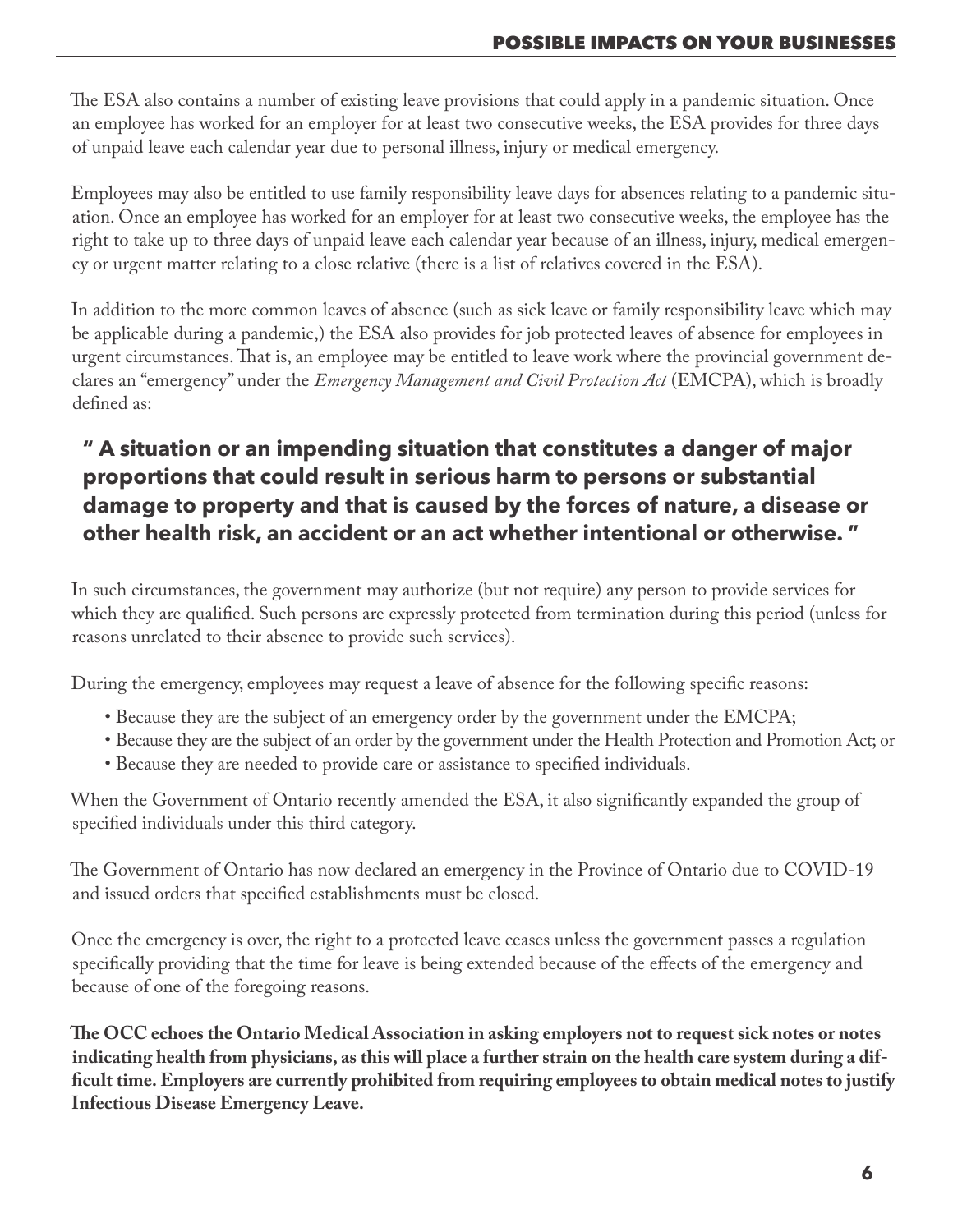# SUPPORTING YOUR EMPLOYEES

Simple steps can be taken by employers in order to help prevent employees from being infected with COVID-19 and spreading it to others, as well as supporting those whose lives have been disrupted by the pandemic.

Consider some of the following steps to assist your employees:

• Work from home, if applicable.

• Encourage good hygiene and workplace cleaning habits, i.e. have a supply of alcohol-based hand sanitizers stationed throughout your business.

• Share and post tips in your workplace on how to stop the spread of germs.

• Increase cleaning operations, particularly of common areas and frequently touched surfaces such as desks, phones, doorknobs and elevator buttons.

• Encourage employees to stay home and not work when they are sick and advise employees of the COVID-19 symptoms for which to monitor.

• Encourage employees to get a flu shot.

• Inform employees the Government of Canada has recommended to avoid any non-essential travel outside of Canada and they are required to self-isolate after returning from abroad. Note, while you may restrict business travel, an employer cannot restrict an employee's personal travel.

• Cancel work-related travel, particularly to areas in which infection rates are high or where a border may be closed.

• Have an infection control program that includes policies and procedures for prevention and containment.

- Implement social distancing measures, including:
	- Modifying the frequency and type of face-to-face employee encounters (e.g. placing moratoriums on handshaking, substituting teleconferences for face-to-face meetings, staggering breaks, staggering work hours to avoid crowds on public transit);
	- Establishing flexible work hours or worksites;

• Promoting distancing between employees and customers to maintain 1 metre (3 feet) spatial separation between individuals.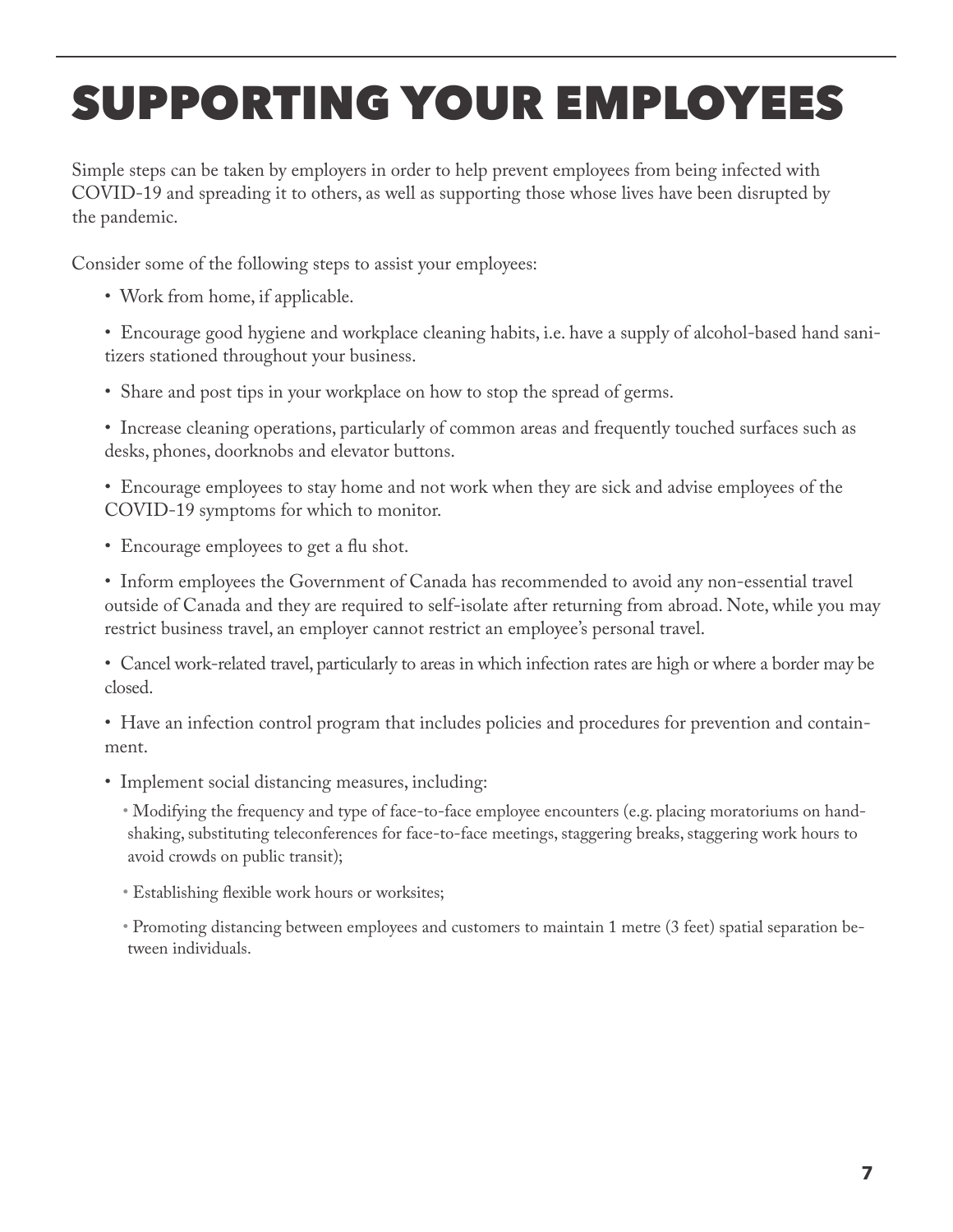Regulations under the *Occupational Health and Safety Act* must also be kept in mind in the event of a pandemic. Both the *Industrial Establishment Regulation* ([Regulation 851](https://www.ontario.ca/laws/regulation/900851)) and the *Health Care and Residential Facilities Regulation* ([Regulation 67/93](https://www.ontario.ca/laws/regulation/930067/v9)) touch upon the threat to health and safety arising from biological agents and infectious disease.

Ministry of Labour guidelines are another potential source of emergency management guidance. For exam-ple, the Ministry of Labour has published guidelines on "[Workplace Exposure and Illnesses](https://www.ontario.ca/page/workplace-exposure-and-illnesses)", "Flu and Your [Workplace](https://www.labour.gov.on.ca/english/hs/pubs/ib_flu.php)" and "[Infection Prevention and Control](https://www.labour.gov.on.ca/english/hs/sawo/pubs/fs_preventioncontrol.php)". Although they do not have the force of law, Ministry guidelines are a valid source of reference for attaining compliance with the *Occupational Health and Safety Act* as they are issued by the agency responsible for enforcing the Act.

You will also want to keep your employees up to date on the mitigation measures you are employing to both reassure them and to gain their buy-in for managing disruptions to the business. These measures include:

- Regular and consistent communication with your employees so they understand the severity of the pandemic and the preventative measures everyone should undertake.
- Regular and consistent communication regarding the steps your business is taking to prepare for/adapt to the pandemic including their expected roles.
- Development of a business continuity plan that is shared with employees. (See next section)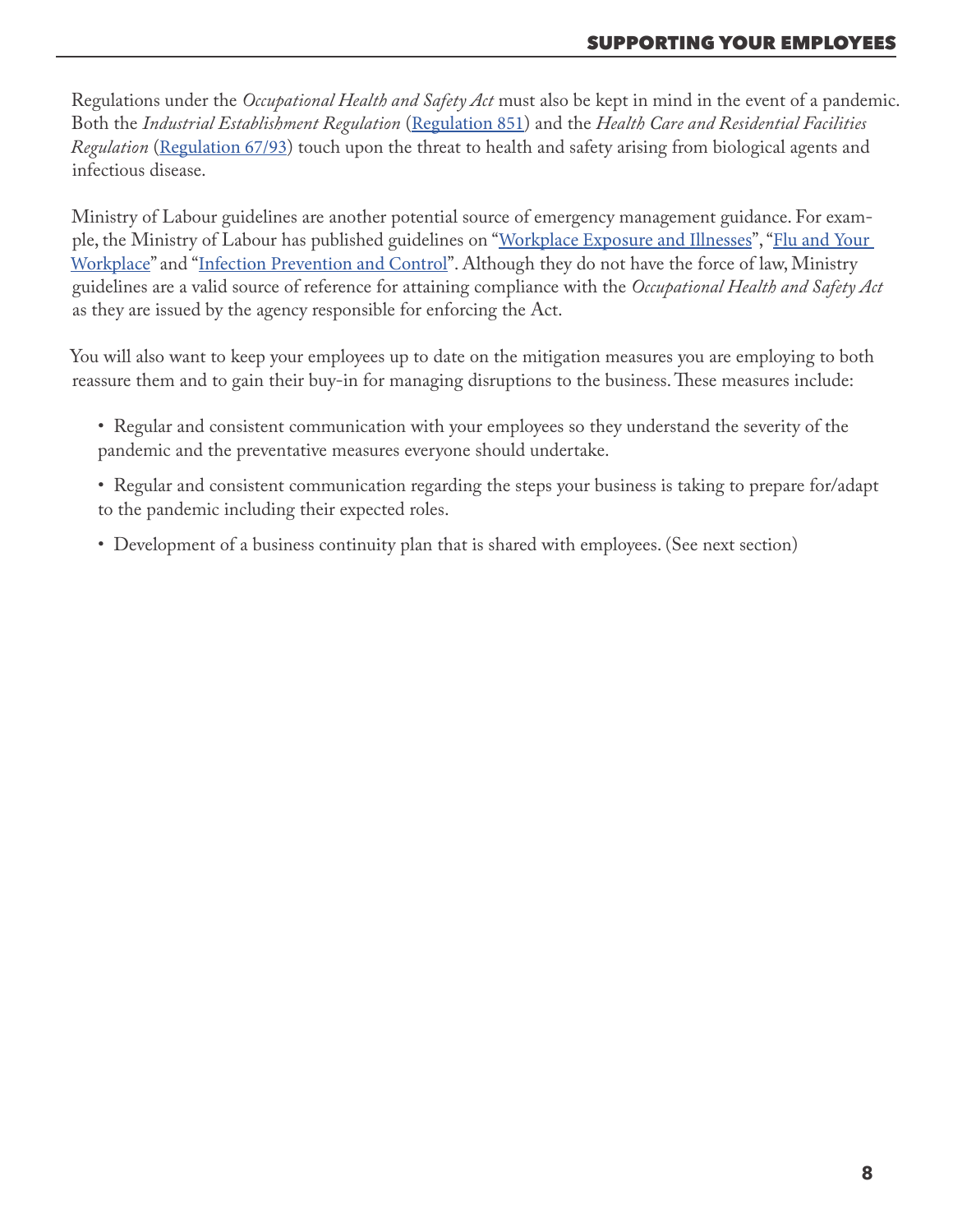# PREPARING A BUSINESS CONTINUITY PLAN

'Business continuity' means ensuring that essential business functions can survive a natural disaster, technological failure, human error, or other disruption. A pandemic demands a different set of continuity assumptions since it will be widely dispersed geographically and potentially arrive in waves that could last several months at a time.

What should be considered in a business continuity plan? The questions below will guide you in preparing your plan or taking the right action as a pandemic unfolds.

# **Business Continuity Plan Development**

• Who has responsibility for activating the business continuity plan for your organization and who is that person's back up?

• What is the process through which the decision will be made to activate and terminate the plan? (e.g. what triggers the plan and/or elements of the plan?)

• Do you have a communications strategy for reaching employees, clients, and supply chain partners as a result of having to implement any section of the plan?

• Who do you need input from both internally and externally to prepare and review a business continuity plan for your organization?

- o Elected officials
- o Legal counsel
- o Community partners
- o Labour unions and bargaining agents

• Who is in charge in the event of a pandemic episode and are the roles of the various stakeholders clearly defined? Who makes what decisions? Who notifies the various stakeholders?

- Is your pandemic plan integrated with your existing emergency preparedness plan(s)?
- Who needs to approve the plan?
- How will you test and/or evaluate your plan?
- Do you have a mechanism to periodically review and update your plan?

### **Decision-making and Reporting**

• Who will be in charge and make decisions within your business concerning services during a pandemic/ emergency episode?

• What will be the mechanism for regular reporting to your management staff/Boards/Government (whichever are appropriate for your organization) councils during a pandemic episode?

• Is there a contact list of all internal and external client and partner agencies, supply chain partners and stakeholders?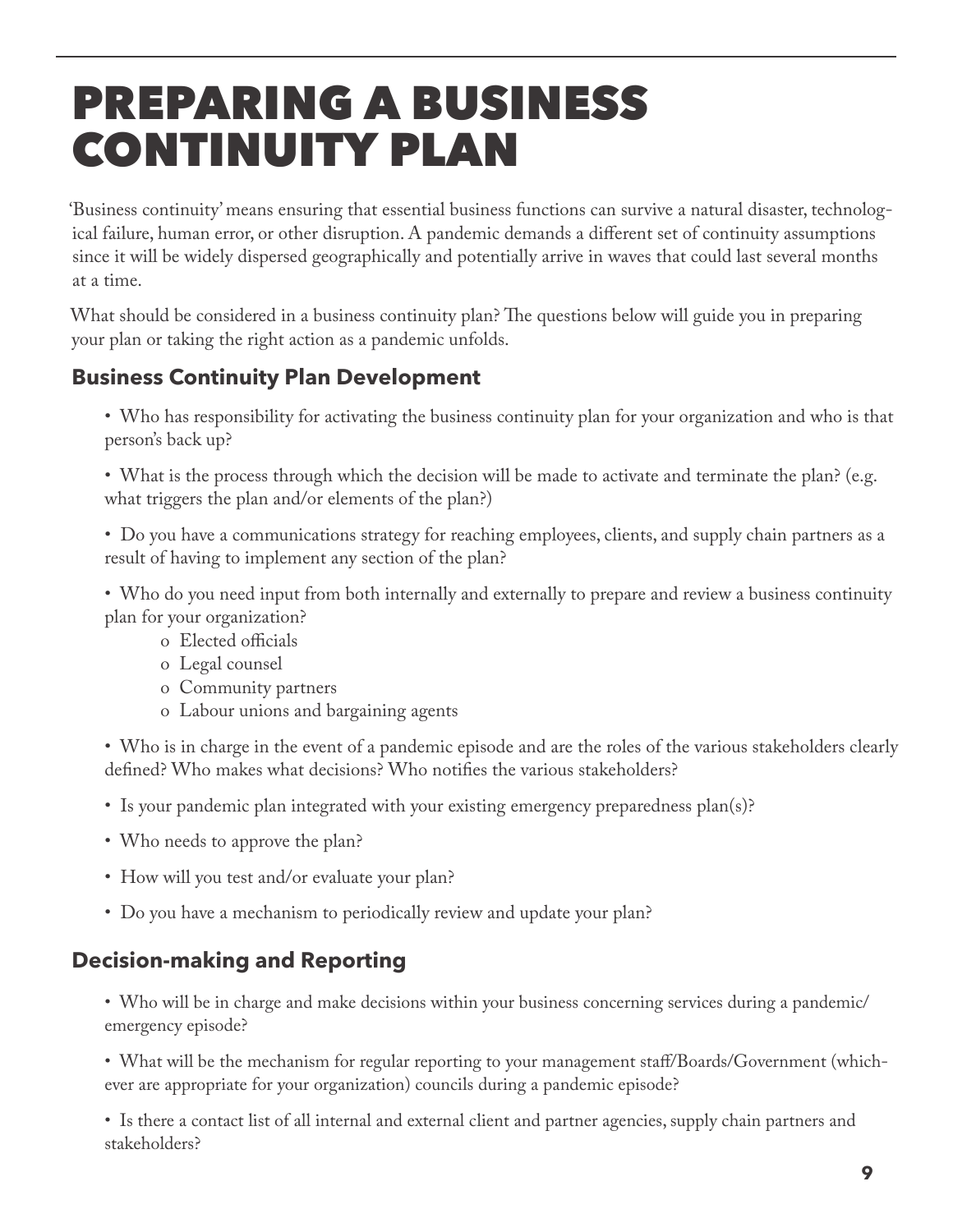- Is there a contact list of all senior staff within your business?
- If public transportation became a problem, can employees arrange alternate forms of transportation to work?
- If necessary, could staff live at the work location or alternative work location for some period of time?
- Have you prepared site-specific notification for office closures and contacts for the public/clients?
- Does your business have a responsibility for the provision of services to the community during an emergency?
	- o Provision of food or other supplies
	- o Mass housing
	- o Care for special needs people
	- o Home care and childcare
- Have these services been planned for should there be a staff reduction due to absence?
- Who has signing authority for expenditures during an emergency and who is that person's back up?
- Are there clearly stated policies and procedures that cover signing authority and acquisitions?
- What is the staff capacity of your business and are there provisions to bring in additional staff and/or volunteers?

• Have alternative service providers been identified to assist with maintaining your essential services? What duties will they have and what additional training will they require? Have insurance coverage and union issues been addressed?

• What is the surge capacity of services delivered by your business?

#### **Materials Management**

- Are you currently stocked with all necessary supplies for regular day-to-day functions?
- Does your business have contact lists for all your suppliers and alternate suppliers?
- Does your business have access to inventory (including serial numbers) of all computer equipment, printers, mobile phones, photocopy machines, etc. in case repairs are needed?
- Does your business have contact lists for all equipment repair persons?
- Who authorizes repairs and supply/equipment orders? Are there other employees who can take over this responsibility in the event of an emergency?

• Has an inventory been prepared for specialized equipment/facilities that may be needed during a pandemic episode?

• Is there a mechanism that will ensure that additional equipment, e.g., mobile phones, broadband internet capacity, etc. can be obtained with minimum delay?

• Who has authority for ordering repair/replacement equipment and who is that person's back up?

#### **Training**

- What are the training needs pertaining to emergency and pandemic flu contingency plans for internal and external business partners/agencies? What additional training will be required?
- What orientation/education should be arranged for your employees to raise awareness about a pandemic emergency?
- Has staff been made aware of basic infection control guidelines to prevent the transmission of COVID-19?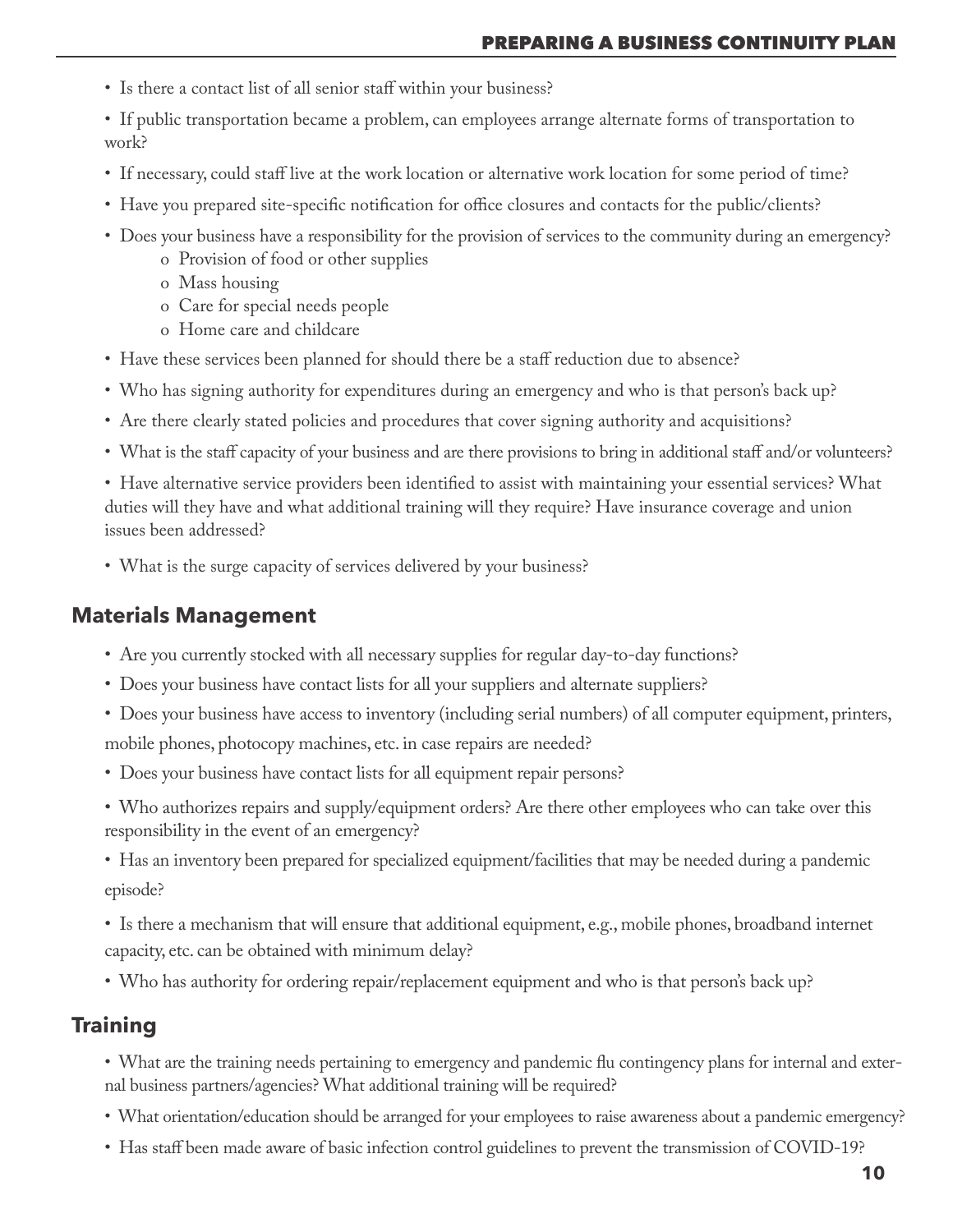## **Delivery of Services**

- Have services in your business been prioritized to take into account minor to major staff absences due to illness?
- What is the role of your business with respect to assisting with service demands in health care facilities (i.e. hospitals, long-term care facilities, homes for special care) and has this plan been communicated to these facilities?
- Who will make decisions about reducing levels of service and/or cancelling services temporarily?
- Is there a pre-approval process in place for purchasing additional supplies?
- If not, how long does it take for approval to be granted?
- How will reduction/temporary cancellation of regular services be communicated to local clients, stakeholders, supply chain partners, the public and business partners?
- Could any of the business's services be provided from another work location?
- Have sites providing vulnerable services (such as long-term care homes, homes for special care) been identified and has the inventory of such services been shared with appropriate service providers?
	- o Patient transportation
	- o Patient assessment services
	- o Food services
	- o Equipment supply services (i.e. oxygen equipment)

• Has your business developed a list of skills and professional competencies of staff that are transferable to other business units, agency functions or for support to health care institutions in the community?

- Have support services been planned for workers, such as transportation, day-care, meals and grief counselling?
- Do you have a plan to replenish depleted supplies?

### **Human Resources**

• Who in your organization has responsibility for collecting/ managing information about staff absenteeism? Who is that person's back up?

• Do you have data on the average number of staff absences due to illness and vacation at different times of the year (monthly rates)?

• Is there a mechanism within your business to monitor and report increasing staff absenteeism due to illness to health authorities (e.g., Health and Safety Coordinator, Health Department)? An increase in staff absenteeism due to illness might be attributed to the spread of infections among co-workers suggesting an outbreak of disease.

• Is there flexibility in your absenteeism policies to address heightened absenteeism as a result of an outbreak, which will not negatively impact employees?

• Do you have policies or procedures to address your employees' psychological impacts resulting from an outbreak?

- Do you have policies or procedures to accommodate your employees' family obligations during an outbreak?
- Has your agency prepared an inventory of skills in the event that people from your business are required to perform duties/ functions in other business units/agencies to maintain essential services?
- Have liability issues been addressed for volunteers and reassigned staff members?
- Do you have a current list of staff complete with telephone numbers and emergency contact information? Has someone been assigned responsibility to ensure that it remains current?

• Do you have a current list of recently retired staff (complete with telephone numbers) who may be contacted in the event of extreme staff shortages?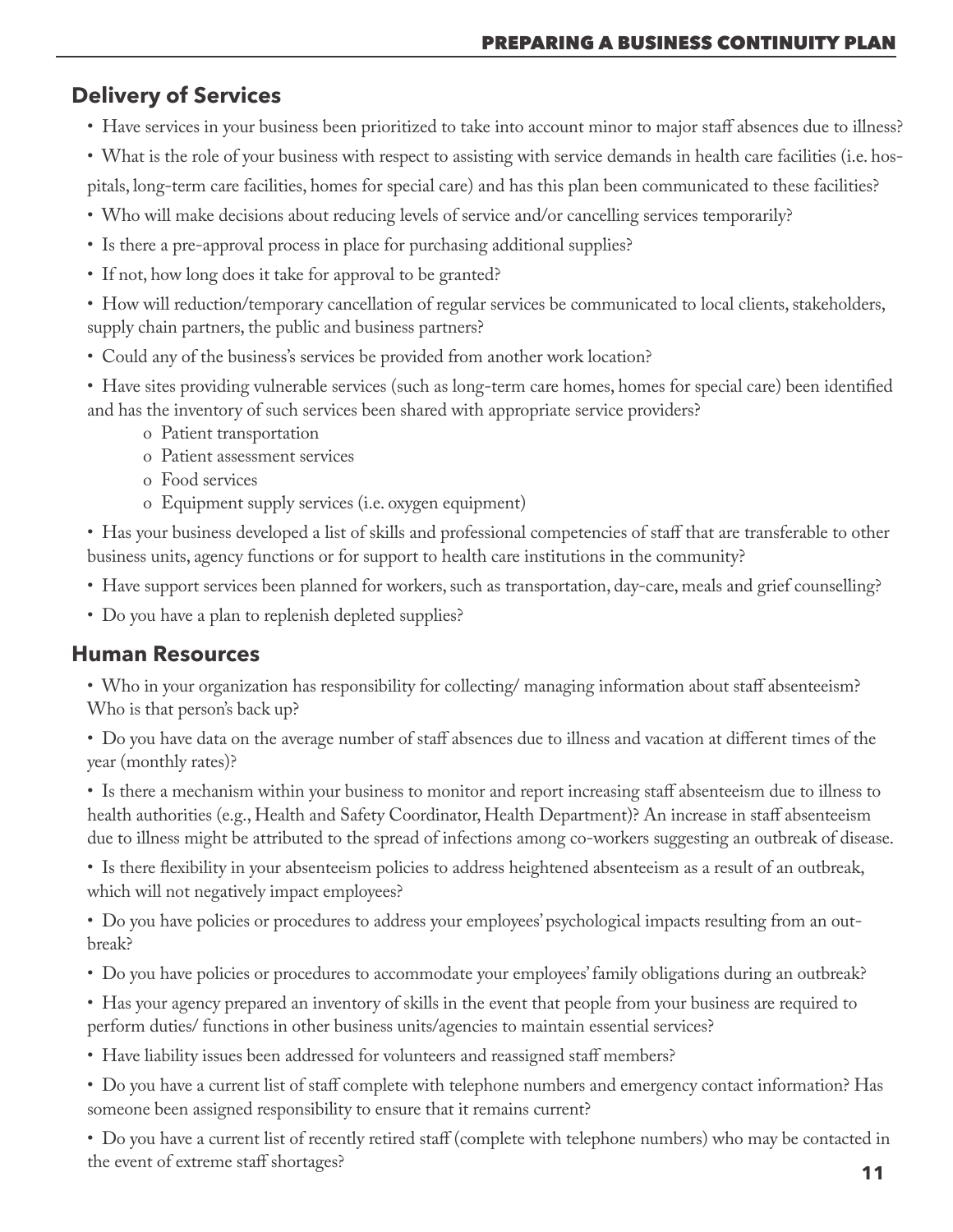- Do relevant employees have access to a list of all employees and relevant stakeholders?
- Is there a copy of the Health and Safety manual on site in your business?

• Who will be in charge of communicating to the employees in your business? Do you have backup person(s) to take on this responsibility? How will employees be contacted?

• Who will represent your business on community emergency response team(s), if requested to participate, and are there back-ups to those persons?

• Who will be responsible for payment issues related to overtime and/or additional salary issues? Are there staff designated as backup for these positions?

• In the event of a staff shortage, what roles/responsibilities could external contract workers and volunteers fill? What roles/responsibilities could co-workers fill?

• Who has the authority to hire contract/temporary workers and to take on volunteers? Is there a backup person for this job?

• Does your business have a system staff use to report absences due to illness and other reasons? Is this information accessible daily?

• How will you manage staff who have a higher health risk if exposed to COVID-19?

# **Record-Keeping**

- Has your business developed appropriate record keeping procedures for items such as:
	- o Staff absences
	- o Vacation
	- o Complaints and issues
- Do you have a plan to record significant decisions that were made during a pandemic?
- Is regular reporting to boards/government required?
- Have you safeguarded copies of your company's essential corporate records, such as:
	- o Constitution, bylaws, charters, franchises and orders-in-council
	- o Accounts payable and receivable
	- o Bank and audit records
	- o Capital and fixed assets records
	- o Contracts and agreements
	- o Licenses and permits
	- o Leases, deeds, property and land files
	- o Blueprints and technical drawings
	- o Inventories
	- o Mailing lists
	- o Organization charts
	- o Financial signing authorities
	- o Union agreements
	- o Software
	- o Supplier listing
	- o Insurance policies
	- o Procedural manuals
	- o Personnel records, payroll documents, pension fund files, salary deduction lists
	- o Annual reports
	- o Research, technical data and specifications on specialized projects
	- o Special agreements with clients
	- o Sales records and guarantees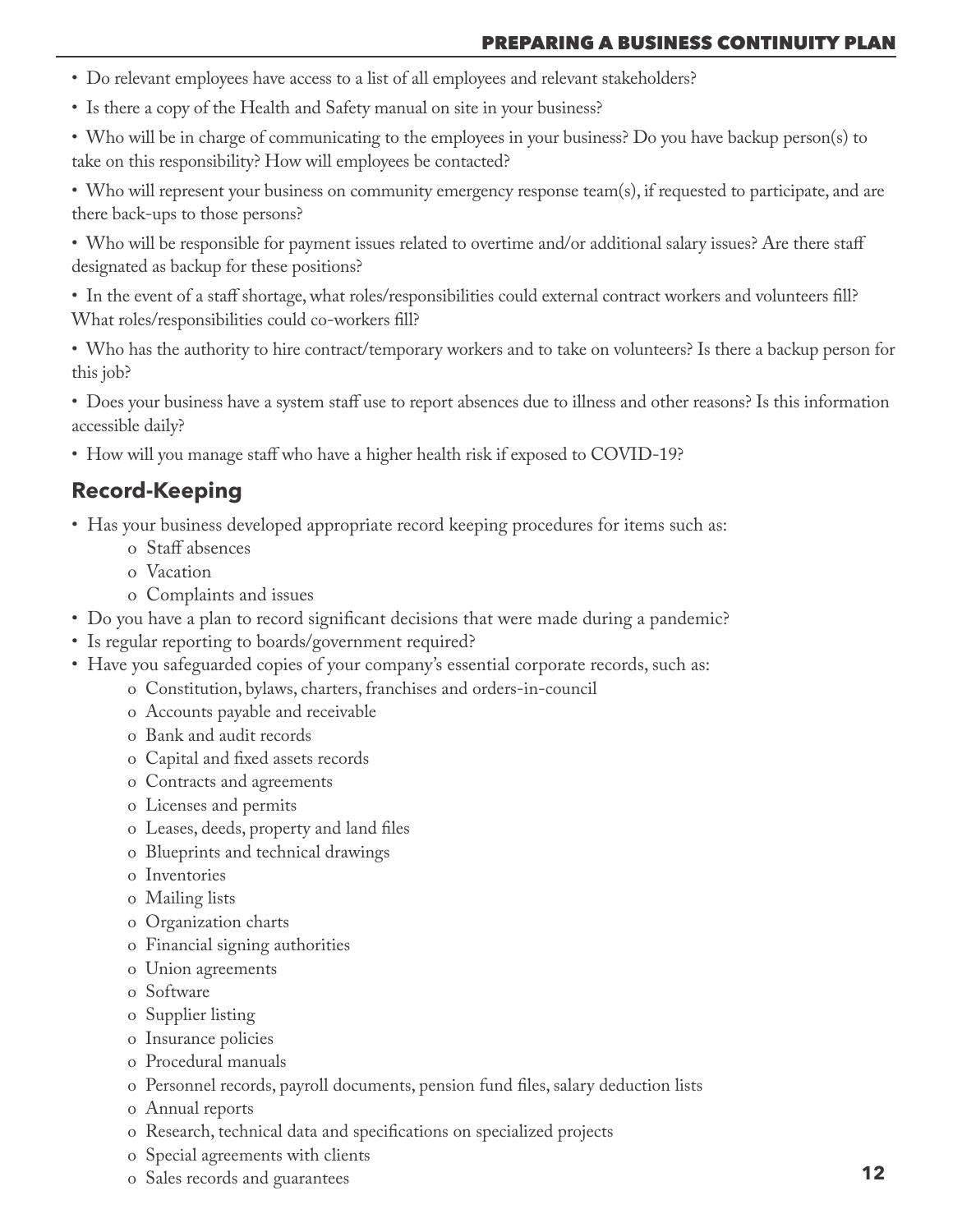# **Communication**

• Have you developed internal and external pandemic communications plans? (see [here](https://files.constantcontact.com/e74ab88b301/e66c6d52-2523-4aad-9893-c75b3ffda5f8.pdf) for the Canadian Chamber of Commerce's adapted crisis communication plan)

• In your organization, who has primary responsibility for communicating with the public/business partners/ supply chain partners/staff? Who is that person's back up if this person is ill?

• Are there people in your organization who have sole access to incoming information, e.g., business information, incidence reports, complaints etc.? If so, have you arranged for designates to receive this information?

• Does your organization maintain a central inventory of passwords to office equipment and electronic files? Is there a designate for the person who has responsibility for the inventory?

• If your information technology lead is ill, to whom can you turn if you experience computer problems?

• How does your staff communicate with each other during office hours and after-office hours? Is there an alternate form of communication they can rely on?

• Who are your security contacts should there be a problem with physical access to your work location and is there a back up to your security contacts?

• If mail service is interrupted, are there critical items you need to receive or deliver that you will need alternative arrangements for?

- Does your organization send out time-sensitive letters or documents and is there a back-up system for these?
- How are courier packages generally received and sent out?
- How will you send out public service announcements and news releases?

• Will employees and the public be able to access a website or telephone number to get updates on service delivery news?

## **Recovery**

• What are the immediate lessons learned?

• Who will have the authority to notify the various employees, clients, and stakeholders regarding reinstating services and finally return to full service?

- Who will be responsible for evaluating your local response?
- What factors should be examined as part of the evaluation?
- Have any health (including mental health) needs for staff been provided for?

This list may seem overwhelming. To help get you started, BDC has created business continuity plan templates, which can be found [here](https://www.bdc.ca/en/articles-tools/entrepreneur-toolkit/templates-business-guides/pages/business-continuity-guide-templates-entrepreneurs.aspx).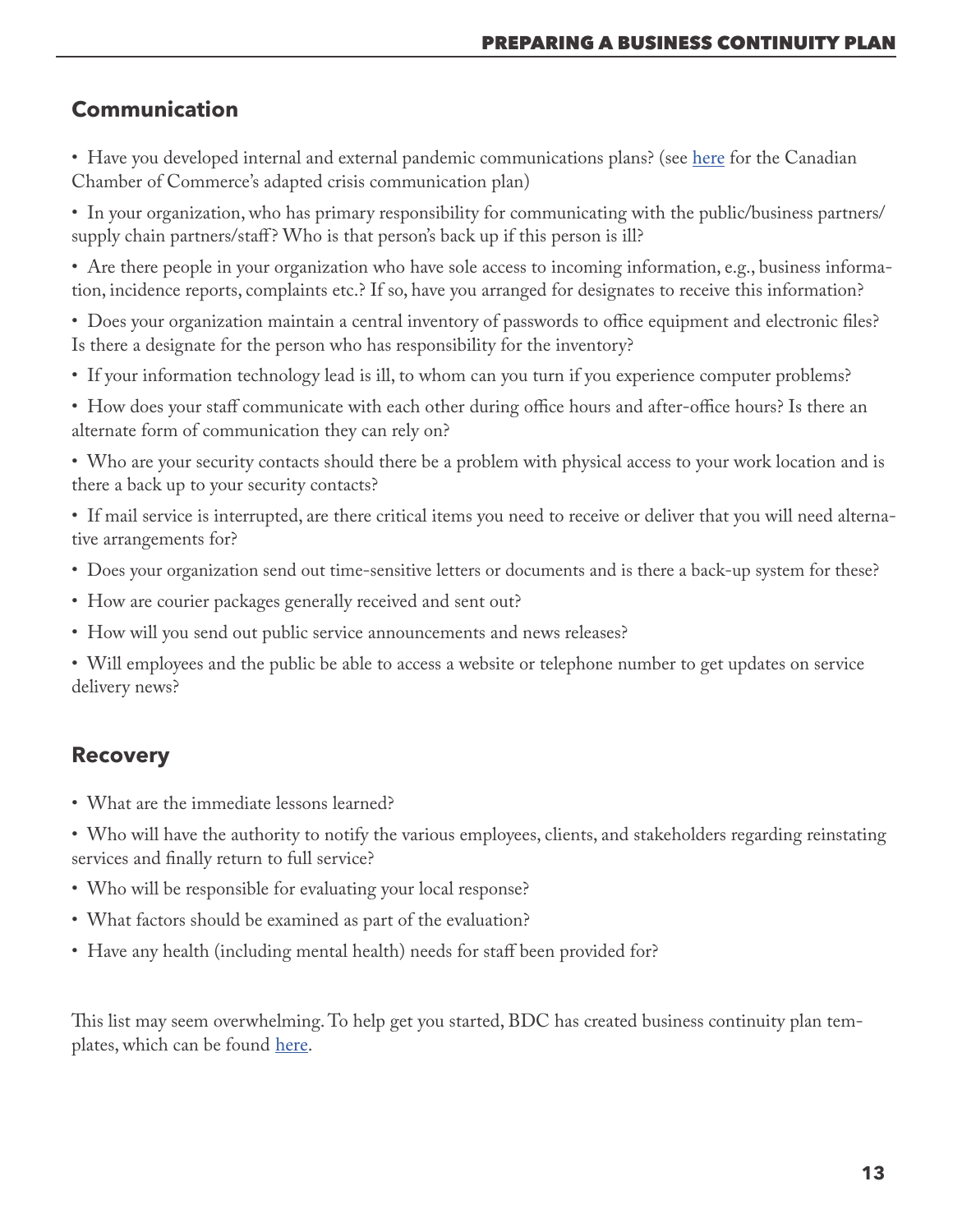# FURTHER RESOURCES

In the event of an emergency, contact your local Public Health Unit. [Public Health Ontario](https://www.publichealthontario.ca/) and local Public Health Units are monitoring the COVID-19 outbreak and can provide advice and direction regarding steps to be taken by individuals experiencing symptoms or who fear they have contracted the illness. The Medical Officer of Health is responsible for critical services governed by the Board of Health in each local Health Unit. He or she is endowed with broad powers under the *Health Protection and Promotion Act* and these may impact on your business and employees.

Your local public health units will have released pandemic plans for their communities. Some of the plans contain information dedicated to the business community, including helpful tools and suggestions.

Also consider consulting the following resources to assist with your planning and deployment efforts:

## **Government**

The [Ontario Ministry of Health website](https://www.ontario.ca/page/2019-novel-coronavirus) contains information on the COVID-19 pandemic including the current status of the outbreak. See also the [Ministry of Labour](https://www.labour.gov.on.ca/english/hs/pubs/ib_flu.php) for workplace health and safety information.

The Public Health Agency of Canada has a [dedicated page for the COVID-19 pandemic](https://www.canada.ca/en/public-health/services/diseases/coronavirus-disease-covid-19.html).

The [World Health Organization website](https://www.who.int/emergencies/diseases/novel-coronavirus-2019) provides up-to-date information on the spread of the pandemic.

## **Other resources**

The Canadian Chamber of Commerce has prepared a [pandemic toolkit](http://www.chamber.ca/resources/pandemic-preparedness/BusinessPrepGuidePanPrep2020).

The Calgary Chamber of Commerce has adapted their **[award-winning emergency preparedness toolkit](https://www.calgarychamber.com/resources/emergency-preparedness/)** for COVID-19.

The Ontario Medical Association has developed an FAQ about the coronavirus and personal health at [virusfacts.ca.](http://virusfacts.ca)

The Canadian Centre for Occupational Health and Safety has a general Business Continuity Plan for [pandemics](https://www.ccohs.ca/publications/PDF/businesscontinuity.pdf).

Workplace Safety & Prevention Services has a [Business Pandemic Preparedness Checklist](https://www.wsps.ca/WSPS/media/Site/Resources/Downloads/Bsnss_Pndmc_Prprdnss_Chcklst_FINAL.pdf?ext=.pdf).

**Stay up to date with current COVID-19 news and resources at** [occ.ca](http://occ.ca)**.**